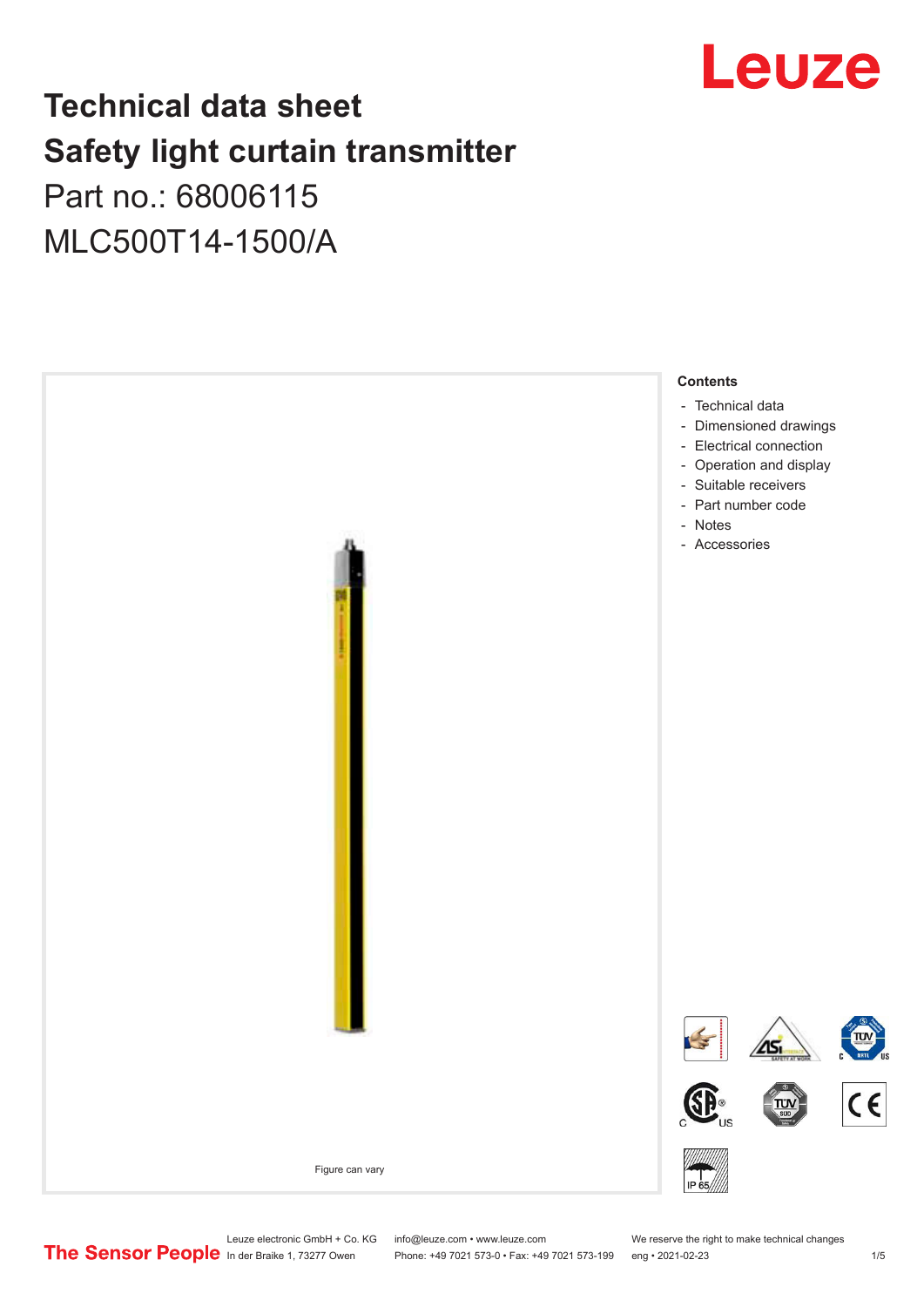## <span id="page-1-0"></span>**Technical data**

#### **Basic data**

| <b>Series</b> | <b>MLC 500</b>         |
|---------------|------------------------|
| Device type   | Transmitter            |
| Contains      | 2x BT-NC sliding block |
| Application   | Finger protection      |

#### **Characteristic parameters**

| <b>Type</b>          | 4. IEC/EN 61496          |
|----------------------|--------------------------|
| <b>SIL</b>           | 3. IEC 61508             |
| <b>SILCL</b>         | 3. IEC/EN 62061          |
| Mission time $T_{M}$ | 20 years, EN ISO 13849-1 |
|                      |                          |

#### **Protective field data**

| <b>Resolution</b>       | $14 \text{ mm}$ |
|-------------------------|-----------------|
| Protective field height | $1.500$ mm      |
| <b>Operating range</b>  | $0 \dots 6$ m   |

#### **Optical data**

| Synchronization                 | Optical between transmitter and receiver     |
|---------------------------------|----------------------------------------------|
| Light source                    | LED, Infrared                                |
| <b>LED light wavelength</b>     | 940 nm                                       |
| <b>Transmitted-signal shape</b> | Pulsed                                       |
| LED risk group                  | Exempt group (in acc. with EN<br>62471:2008) |

#### **Electrical data**

| <b>Protective circuit</b>                       | Overvoltage protection  |
|-------------------------------------------------|-------------------------|
|                                                 | Short circuit protected |
|                                                 |                         |
| Performance data                                |                         |
| Supply voltage U <sub>B</sub>                   | 26.5  31.6 V            |
| <b>Current consumption from AS-i</b><br>circuit | 50 mA                   |
| Inputs                                          |                         |
| Number of digital switching inputs              | 1 Piece(s)              |
|                                                 |                         |
| <b>Switching inputs</b>                         |                         |
| <b>Type</b>                                     | Digital switching input |
| Switching voltage high, min.                    | 18 V                    |
| Switching voltage low, max.                     | 2.5V                    |
| Switching voltage, typ.                         | 22.5 V                  |
| <b>Voltage type</b>                             | DC.                     |
| <b>Interface</b>                                |                         |

**Type AS-Interface Safety at Work** 

**AS-i Function** Process **AS-i profile** S-0.B.F **Slave address** 1..31 programmable, default=0 **Cycle time acc. to AS-i specifications**

Max. 5 ms ms

#### **Connection**

**Number of connections** 1 Piece(s)

Leuze **Connection 1 Machine interface Type of connection** Connector **Thread size** M12 **Material** Metal **No. of pins** 5 -pin **Cable properties Permissible conductor cross**  0.25 mm² **section, typ.** Length of connection cable, max. 100 m **Permissible cable resistance to**  200 Ω

#### **Mechanical data**

**load, max.**

| Dimension (W x H x L)    | 29 mm x 1,566 mm x 35.4 mm |
|--------------------------|----------------------------|
| <b>Housing material</b>  | Metal                      |
| <b>Metal housing</b>     | Aluminum                   |
| Lens cover material      | Plastic / PMMA             |
| Material of end caps     | Diecast zinc               |
| Net weight               | 1,650q                     |
| <b>Housing color</b>     | Yellow, RAL 1021           |
| <b>Type of fastening</b> | Groove mounting            |
|                          | Mounting bracket           |
|                          | Mounting on Device Column  |
|                          | Swivel mount               |
| Onovation and diaplau    |                            |

#### **Operation and display**

| Type of display | LED        |
|-----------------|------------|
| Number of LEDs  | 2 Piece(s) |

#### **Environmental data**

| Ambient temperature, operation     | $055$ °C    |
|------------------------------------|-------------|
| Ambient temperature, storage       | $-30$ 70 °C |
| Relative humidity (non-condensing) | $095\%$     |

#### **Certifications**

| Degree of protection         | IP 65               |
|------------------------------|---------------------|
| <b>Protection class</b>      | III                 |
| <b>Certifications</b>        | c CSA US            |
|                              | c TÜV NRTL US       |
|                              | TÜV Süd             |
| <b>Vibration resistance</b>  | $50 \text{ m/s}^2$  |
| <b>Shock resistance</b>      | $100 \text{ m/s}^2$ |
| <b>US patents</b>            | US 6,418,546 B      |
|                              |                     |
|                              |                     |
| <b>Classification</b>        |                     |
| <b>Customs tariff number</b> | 85365019            |
| eCl@ss 5.1.4                 | 27272704            |
| eCl@ss 8.0                   | 27272704            |
| eCl@ss 9.0                   | 27272704            |
| eCl@ss 10.0                  | 27272704            |
| eCl@ss 11.0                  | 27272704            |
| <b>ETIM 5.0</b>              | EC002549            |
| <b>ETIM 6.0</b>              | EC002549            |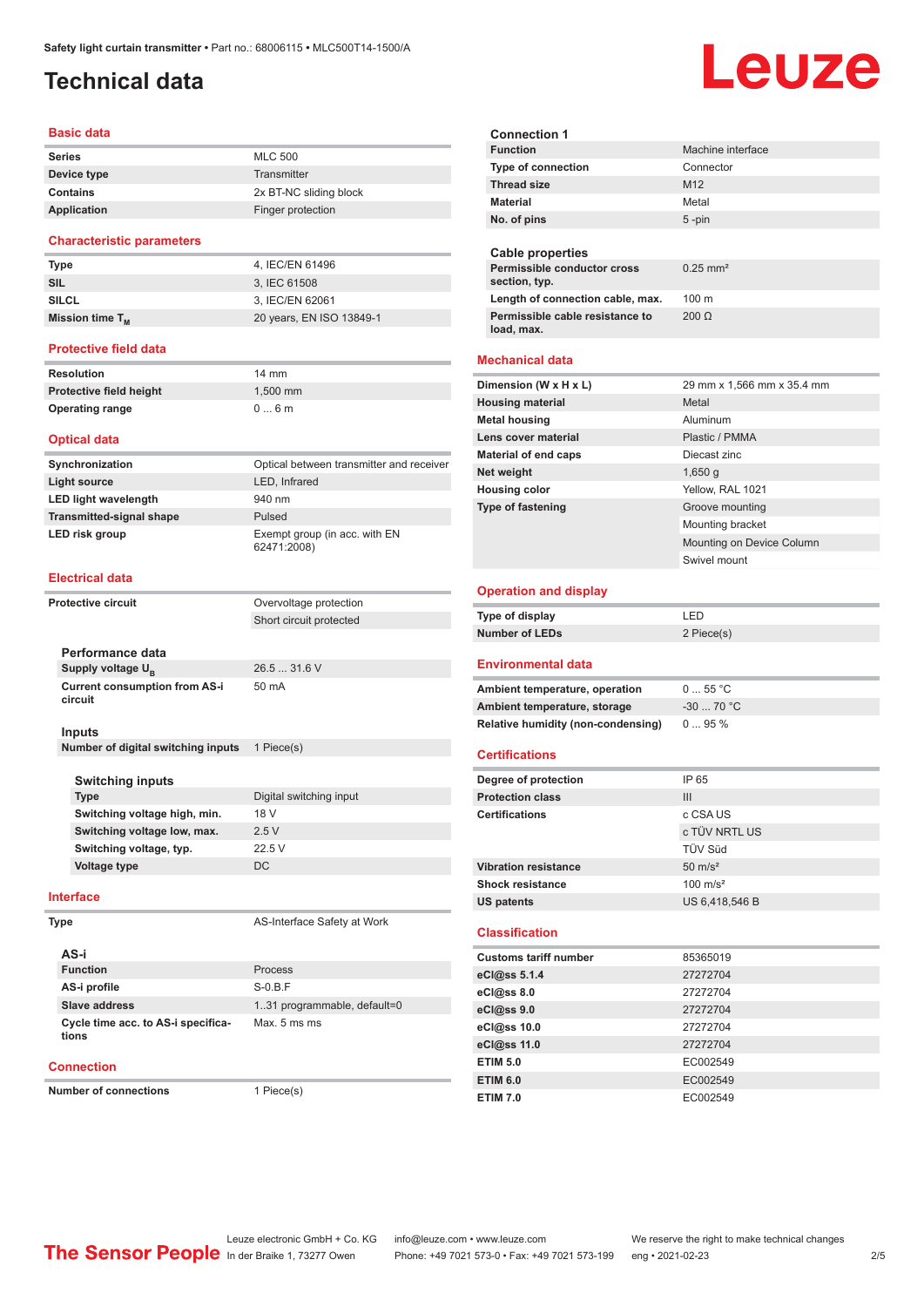## <span id="page-2-0"></span>**Dimensioned drawings**

Leuze

All dimensions in millimeters

#### Calculation of the effective protective field height  $H_{PFE} = H_{PFN} + B + C$



 $H_{\text{PFN}}$  Nominal protective field height = 1500 mm<br>A Total height = 1566 mm

Total height =  $1566$  mm

B 6 mm

R Effective protective field height  $H_{PFE}$  goes beyond the dimensions of the optics area to

the outer borders of the circles labeled with R.

## **Electrical connection**

#### **Connection 1**

| <b>Function</b>    | Machine interface |
|--------------------|-------------------|
| Type of connection | Connector         |
| <b>Thread size</b> | M12               |
| <b>Type</b>        | Male              |
| <b>Material</b>    | Metal             |
| No. of pins        | $5$ -pin          |
| Encoding           | A-coded           |

#### **Pin Pin assignment 1** AS-i+ **2** n.c. **3** AS-i-**4** n.c. **5** n.c.



## **Operation and display**

| LED | <b>Display</b>          | <b>Meaning</b>      |
|-----|-------------------------|---------------------|
|     | Off                     | Device switched off |
|     | Red, continuous light   | Device error        |
|     | Green, continuous light | Normal operation    |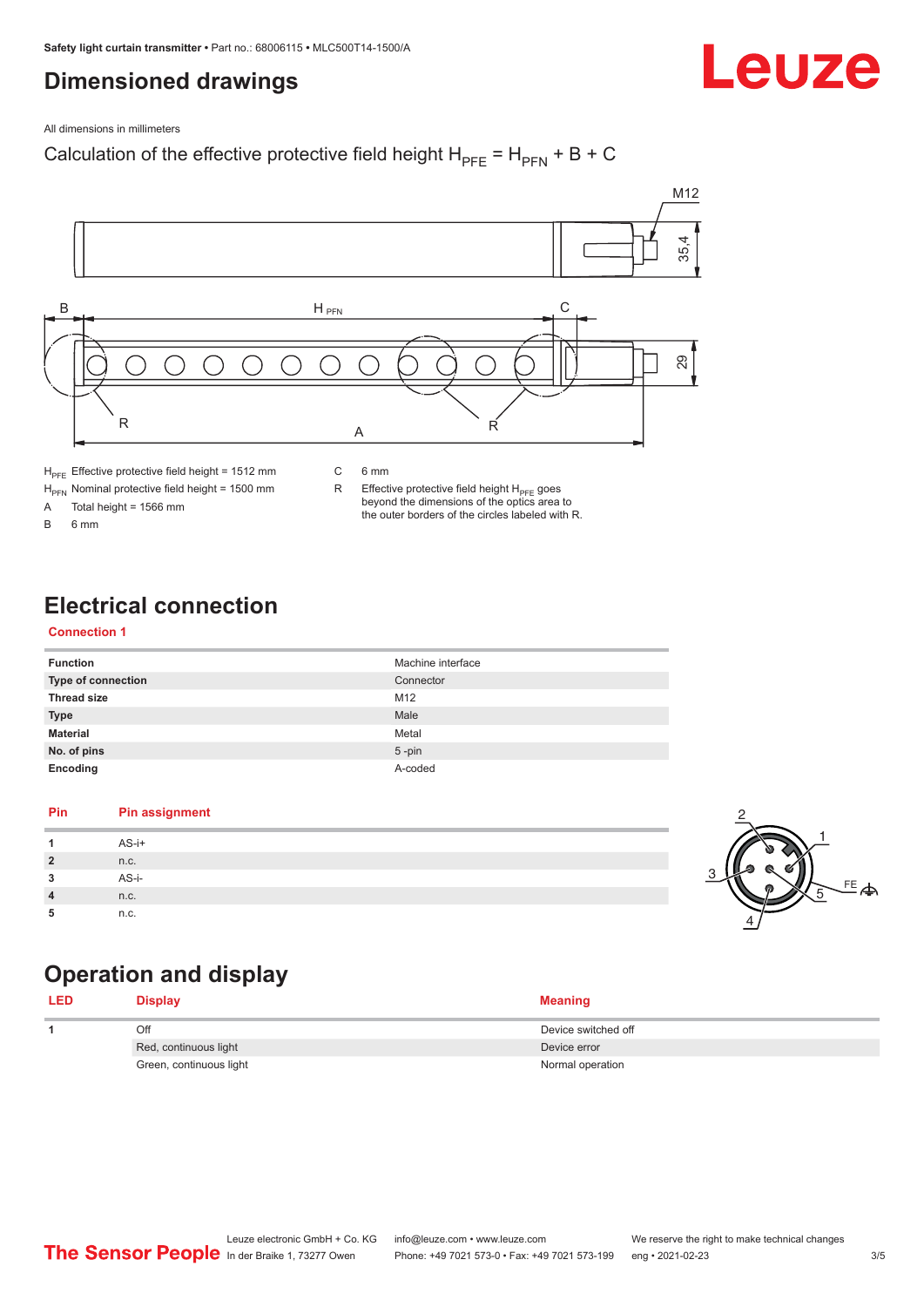## <span id="page-3-0"></span>**Suitable receivers**

# **Leuze**

| Part no. | <b>Designation</b> | <b>Article</b>                   | <b>Description</b>                                                                                                                                                   |
|----------|--------------------|----------------------------------|----------------------------------------------------------------------------------------------------------------------------------------------------------------------|
| 68007115 | MLC510R14-1500/A   | Safety light curtain<br>receiver | Resolution: 14 mm<br>Protective field height: 1,500 mm<br>Response time: 33 ms<br>Interface: AS-Interface Safety at Work<br>Connection: Connector, M12, Metal, 5-pin |

## **Part number code**

|              | Part designation: MLCxyy-za-hhhhei-ooo                                                                                                                                                                                                                                                      |  |  |  |
|--------------|---------------------------------------------------------------------------------------------------------------------------------------------------------------------------------------------------------------------------------------------------------------------------------------------|--|--|--|
| <b>MLC</b>   | <b>Safety light curtain</b>                                                                                                                                                                                                                                                                 |  |  |  |
| x            | <b>Series</b><br>3: MLC 300<br>5: MLC 500                                                                                                                                                                                                                                                   |  |  |  |
| уу           | <b>Function classes</b><br>00: transmitter<br>01: transmitter (AIDA)<br>02: transmitter with test input<br>10: basic receiver - automatic restart<br>11: basic receiver - automatic restart (AIDA)<br>20: standard receiver - EDM/RES selectable<br>30: extended receiver - blanking/muting |  |  |  |
| z            | Device type<br>T: transmitter<br>R: receiver                                                                                                                                                                                                                                                |  |  |  |
| $\mathbf{a}$ | <b>Resolution</b><br>14: 14 mm<br>20:20 mm<br>30:30 mm<br>40:40 mm<br>90: 90 mm                                                                                                                                                                                                             |  |  |  |
| hhhh         | Protective field height<br>150  3000: from 150 mm to 3000 mm                                                                                                                                                                                                                                |  |  |  |
| e            | <b>Host/Guest (optional)</b><br>H: Host<br>MG: Middle Guest<br>G: Guest                                                                                                                                                                                                                     |  |  |  |
| j.           | Interface (optional)<br>/A: AS-i                                                                                                                                                                                                                                                            |  |  |  |
| 000          | Option<br>/V: high Vibration-proof<br>EX2: explosion protection (zones 2 + 22)<br>SPG: Smart Process Gating                                                                                                                                                                                 |  |  |  |
|              | <b>Note</b>                                                                                                                                                                                                                                                                                 |  |  |  |
|              | $\&$ A list with all available device types can be found on the Leuze website at www.leuze.com.                                                                                                                                                                                             |  |  |  |

### **Notes**

| Observe intended use!                                                                                                                |
|--------------------------------------------------------------------------------------------------------------------------------------|
| $\&$ The product may only be put into operation by competent persons.<br>§ Only use the product in accordance with its intended use. |